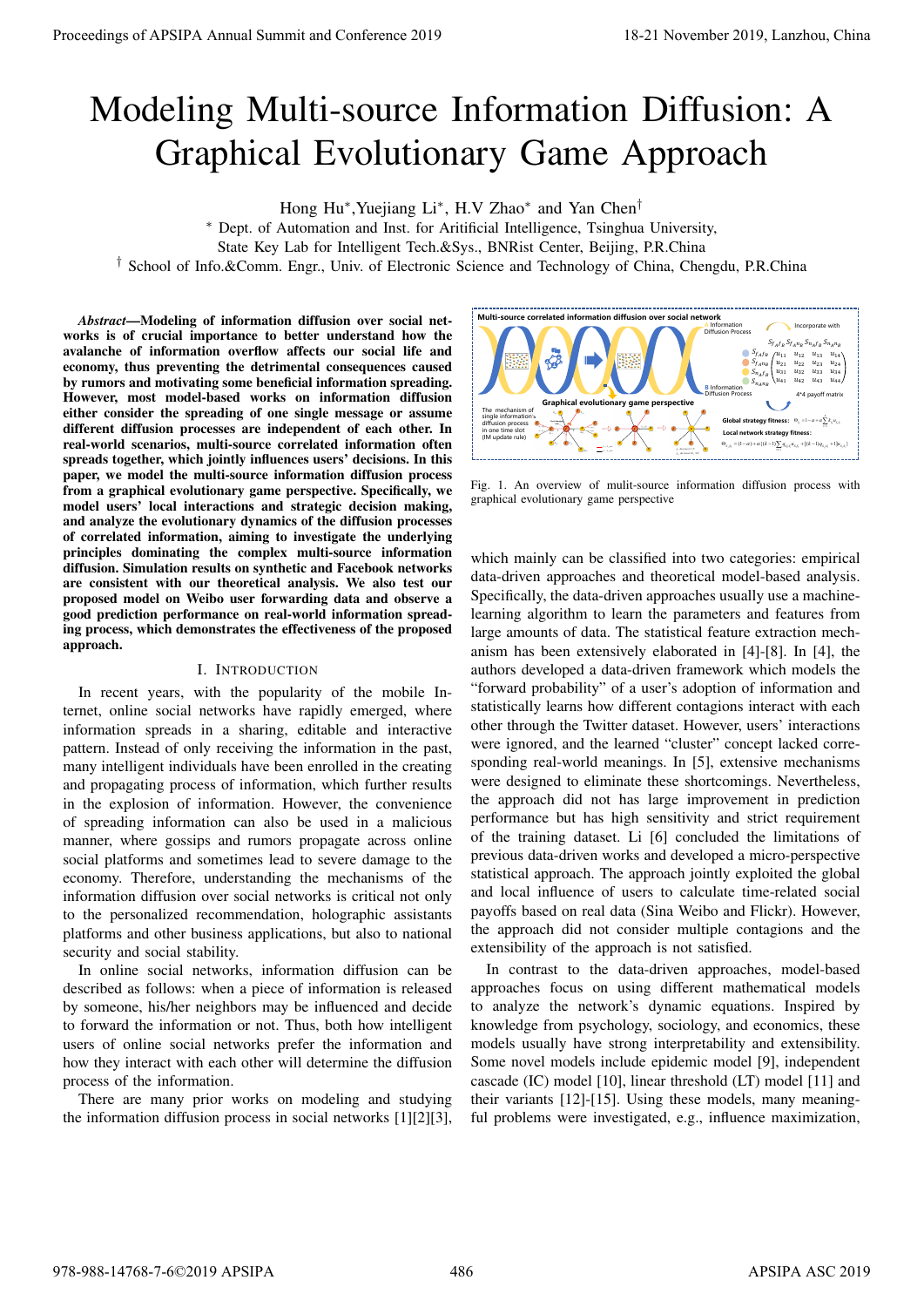accurate personalized marketing, and breaking news detection.

The work in [16] and [17] provided a new evolutionary game-theoretic approach of information diffusion. Considering all data are generated by users, it is not wise to only focus on optimizing a global objective function but totally ignore users' decisions, actions and their interactions [18]. Inspired by biology, evolutionary game theory (EGT) [19] was used to simulate the biological evolution originally. It comes naturally that we can take users' information exchanging, interaction and forwarding process as an analogy of creatures' complex natural selection to investigate the underlying principles in high-dynamic information diffusion processes. This promising framework can model users' microeconomic interactions while the information diffuses dynamically. It also has a strong ability of interpretability and extensibility, suggesting a suitable and tractable paradigm for the challenge of analyzing information diffusion [20]. Proceeding of APSIPA Annual Summit is City for each 1911.<br>
The set of 1913 and 1913 and 2018 and 2018 and 2018 and 2018 and 2018 and 2018 and 2018 and 2018 and 2018 and 2018 and 2018 and 2018 and 2018 and 2018 and 2018 an

In other areas of signal processing and special scenarios, the framework is also proved to be effective. In [20], the authors attempted to apply the framework in heterogeneous networks (each user has a diverse preference, thus, different payoff matrix). The work in [21] took irrational users (those who always intentionally forward fake news) into consideration. And in [22]-[24], the framework was extended to image processing and communication networking areas, suggesting the extensibility of this promising modeling tool.

In this paper, we study the multi-source information diffusion over social networks with a graphical evolutionary game perspective. Modeling users' decision making as an evolutionary game, we analyze the multi-source information diffusion dynamics. Through the study in this work, the main contributions of this paper can be summarized as follows:

- 1) Unlike the previous graphical EGT information diffusion models that consider the spreading of one single message and assume different diffusion processes are independent of each other, this paper studies multisource correlated information, which is more consistent with the real-world scenarios of information diffusion.
- 2) The population dynamics, relationship dynamics and influence dynamics of multi-source information diffusion over social networks are derived specifically. To verify the model's effectiveness, we conduct the experiments not only in the synthetic network but also in real-world Facebook network. The simulation results are consistent with our theoretical derivation.
- 3) Since the competitive or cooperative relations of correlated information are hidden in the parameters of the 4\*4 payoff matrix, we conduct a reverse experiment to learn the model-desired parameters from the crawled Sina Weibo users' forwarding data at correlated hashtags. We observe that with only 18 changeable parameters, our framework's prediction results can also fit well with the real-world diffusion data.
- 4) An effective prediction means that we can estimate future data from the past. Therefore, we limit the proportion of the training dataset and observe that only 60%

ahead of the crawled data can fit the whole informationspreading process with less than 8% error rate, suggesting a good future prediction performance of our model.

The rest of this paper is organized as follows. In Section II, we first formulate the multi-source information diffusion process and define some important expressions. Then, in Section III, we theoretically extend the framework to multi-source information diffusion process by re-deriving the evolutionary dynamics in the 4\*4 payoff matrix. The verification experiment and prediction test are in Section IV. The conclusions are drawn in Section VI.

# II. GRAPHICAL EVOLUTIONARY GAME FOMULATION FOR MULTI-SOURCE DIFFUSION

In this section, we will briefly introduce the basic concept of graphical evolutionary game theory and formulate the multisource information diffusion process over social networks.

In the information diffusion process, graph structure refers to the topology of social network where the information is propagating. The nodes represent users and edges represent social relationships between users, e.g., friendship in Facebook. As for each user, he or she may have several strategies in the game, i.e forward the information or not. In this paper, we define users' strategy set  $\{S_{f_Af_B}, S_{f_An_B}, S_{n_Af_B}, S_{n_An_B}\}$ as follows:

$$
\begin{cases}\nS_{f_A f_B}, & \text{forward A and B,} \\
S_{f_A n_B}, & \text{forward A not B,} \\
S_{n_A f_B}, & \text{forward B not A,} \\
S_{n_A n_B}, & \text{not forward A or B.}\n\end{cases}
$$
\n(1)

which can be shorthand for  $\{S_1, S_2, S_3, S_4\}$ .

The utility function in the evolutionary game can be defined as "fitness". In the information diffusion scenario, users with larger fitness values have a bigger impact on their neighbors, and more users imitate their strategies. Specifically, the fitness is calculated by  $\pi = (1 - \alpha)B + \alpha U$  where B is the baseline fitness representing the users' personal interest and U is the fitness getting from interactions. The parameter  $\alpha$  represents the selection intensity, i.e, the relative contribution of the game to fitness. Under usual circumstances, individual difference and preference have a large contribution to fitness, thus  $\alpha \to 0$ .

The payoff matrix in this paper is defined as  $\{u_{s_i s_j}\}$ where  $u_{s_i s_j}$  denotes the interacting payoff of a user with<br>strategy  $S_i$ , meeting a user with strategy  $S_i$ , regardless of strategy  $S_j$  meeting a user with strategy  $S_i$ , regardless of other strategies' influence. In the network, four strategies' population is donoted as  ${k_{S_1}, k_{S_2}, k_{S_3}, k_{S_4}}$  and the average fitness of each strategy is  $\{\Theta_{S_1}, \Theta_{S_2}, \Theta_{S_3}, \Theta_{S_4}\}\$ . Therefore, the fitness of strategy  $S_i$  can be calculated as:

$$
\Theta_{S_i}(k_{S_1}, k_{S_2}, k_{S_3}, k) = 1 - \alpha + \alpha \sum_{t=1}^4 k_{S_t} u_{s_ts_i} \tag{2}
$$

With the time going forward, users may change their strategies according to their friends' fitness of adopting strategy randomly. Specifically, the strategy evolving process is divided into time slots. In each time slot, a user is selected randomly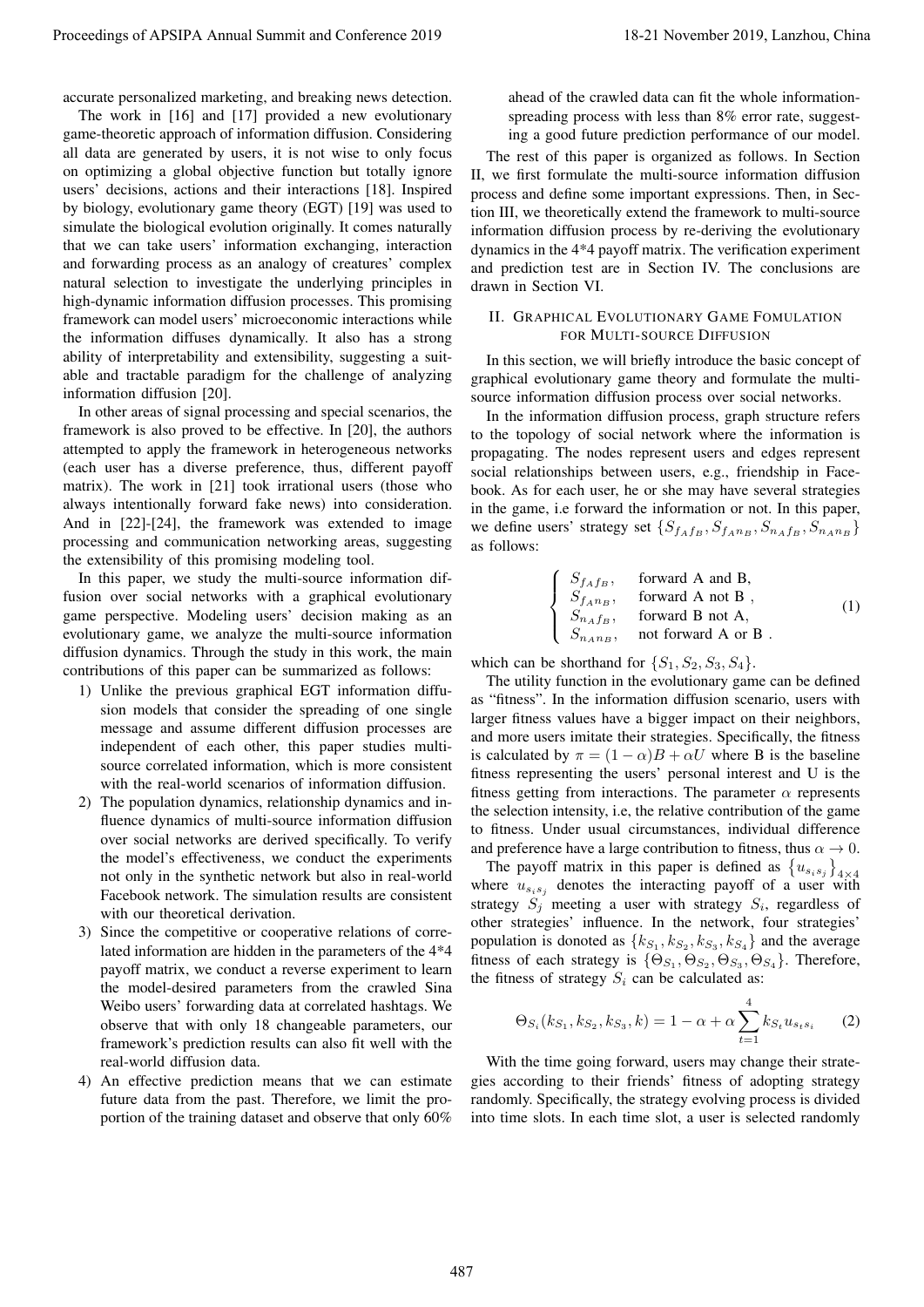

Fig. 2. IM update rule. The focal selected user will change or remain his/her strategy according to each strategy's fitness in his/her local neighbor network

as the focal user to update the strategy with a certain update rule which originated from biology evolving theory. Here, we adopt the imitation update rule (IM), where the selected focal user will either imitate the strategy of one neighbor or keep his/her current strategy unchanged. The probability of imitating a strategy(including himself/herself) is proportional to each strategy's fitness in the focal user's local neighbor network.

Since the strategy-updating process is happened in the local neighbor network of the selected focal user, rather than the global network, we define four kinds of local network to denote four kinds of focal user's neighbor networks:  $Q_1, Q_2, Q_3, Q_4$ , where  $Q_i = \{q_{s_1|s_i}, q_{s_2|s_i}, q_{s_3|s_i}, q_{s_4|s_i}\}.$ The  $q_{s_j | s_i}$  donotes the percentage of strategy  $S_j$  users in the local network when focal user adopts strategy  $S_i$ . Therefore, *local network state* can be denoted as  $Q =$  ${Q_1^T, Q_2^T, Q_3^T, Q_4^T} = {q_{s_j|s_i}}_{A \times A}$ . Each strategy's global percentage can be defined as the **global network** state which percentage can be defined as the *global network state*, which is  $X = (p_{s_1}, p_{s_2}, p_{s_3}, p_{s_4})^T$ . Two defined states have several relations as follows: Proceeding of APSIPA Annual Summit and Conference 2019<br>
Proceedings of APSIPA Annual Summit and Conference 2019<br>
Proceedings of APSIPA Annual Summit and Conference 2019<br>
Proceedings of APSIPA Annual Summit and Conference

$$
\sum_{i=1}^{4} q_{s_i|s_j} p_{s_i} = p_{s_j}, QX = X \tag{3}
$$

$$
\sum_{i} p_{s_i} = 1, \Xi^T X = 1 \tag{4}
$$

where  $\Xi = (1, 1, 1, 1)^T$ .

# III. THREE MULTI-SOURCE INFORMATION DIFFUSION DYNAMICS' DERIVATION

In this section, with the definitions of the global network state and local network state, we will define and derive three dynamics of multi-source information diffusion over social networks as follows:

- Population dynamics:  $\dot{p}_{s_i}$ ,  $(i = 1, 2, 3, 4)$
- Relationship dynamics:  $\dot{p}_{s_j s_i}$ ,  $(1 \le i, j \le 4)$ <br>• Influence dynamics:  $\dot{q}_{s+1}$ ,  $(1 \le i, j \le 4)$
- Influence dynamics:  $\dot{q}_{s_i | s_i}$ ,  $(1 \leq i, j \leq 4)$

### *A. Population Dynamics Derivation*

The population dynamics are the dynamics of each strategy's adopting percentage in global networks. In the following, we will analyze different scenarios with the objective of deriving the close-form expression of the population dynamics.

*1)*  $\Delta p_{S_i} = -\frac{1}{N}$  *scenario:* We first analyze the scenario that S<sub>1</sub> user changes his/her strategy to other strategy. Specify a  $S_i$  user changes his/her strategy to other strategy. Specifically, according to IM update rule, the randomly selected changing user is with strategy  $S_i$ . Then, he/she will imitate a  $S_i$  ( $j \neq i$ ) user's strategy, proportional to the fitness of the corresponding strategy. In this case, the percentage of strategy  $S_i$  will decrease one unit  $(\Delta p_{S_i} = -\frac{1}{N})$ .<br>We suppose the selected user adopts s

We suppose the selected user adopts strategy  $S_i$  and has k neighbors, among which  $k_{S_1}$ ,  $k_{S_2}$ ,  $k_{S_3}$ ,  $k_{S_4}$  users adopt strategy  $S_1$ ,  $S_2$ ,  $S_3$ ,  $S_4$ . Since this is a multinomial distribution, the probability of such a scenario is:

$$
\Psi_{(S_i;k_{S_1},k_{S_2},k_{S_3},k_{S_4})}^{de} = \frac{k!}{k_{S_1}!k_{S_2}!k_{S_3}!k_{S_4}!} q_{s_1|s_i}^{k_{S_1}} \cdot q_{s_2|s_i}^{k_{S_2}} \cdot q_{s_3|s_i}^{k_{S_3}} \cdot q_{s_4|s_i}^{k_{S_4}}
$$
\n
$$
(5)
$$

Among the focal user's k nerghbors, for the neighbors adopting  $S_j$  (j  $\neq i$ ), each of them has  $(k-1)q_{s_t|s_j}$  neighbors using strategy  $S_t(t \neq i)$ , as well as  $1+(k-1)q_{s_i|s_i}$  neighbors using strategy  $S_i$  averagely, where "1" means the focal user with the strategy  $S_i$ . Therefore, the average fitness of the focal  $S_i$  user's neighbors who adopt strategy  $S_i$  is

$$
\Theta_{s_j|s_i} = (1 - \alpha) + \n\alpha \{(k-1) \sum_{t \neq j} q_{s_t|s_i} u_{s_ts_i} + [(k-1)q_{s_j|s_i} + 1]u_{s_js_i}\}\n\tag{6}
$$

According to the IM update rule, the probability of a user updating his/her strategy is proportional to the fitness of each strategy. In such a case, the probability that the focal user updates his/her current strategy strategy from  $S_i$  to  $S_j$  ( $j \neq i$ ) is:

$$
\mathbb{E}\left[P_{S_i\rightarrow S_j}(k_{S_1},k_{S_2},k_{S_3},k)\right] = \frac{k_{S_j}\Theta_{S_j|S_i}}{\sum_{t}k_{S_t}\Theta_{S_t|S_i} + \Theta_{S_i}}\tag{7}
$$

Therefore, the probability that the focal user updates his/her current strategy from  $S_i$  to any other strategies is:

$$
\mathbb{E}\left[P_{S_i \to others}\right] = 1 - \frac{\Theta_{(S_i,k_{S_1},k_{S_2},k_{S_3},k)} + k_{S_i} \Theta_{S_i|S_i}}{\Theta_{(S_i,k_{S_1},k_{S_2},k_{S_3},k)} + \sum_{t} k_{S_t} \Theta_{S_t|S_i}}
$$
(8)

Under the configuration of  $\Psi^{de}_{(S_i;k_{S_1},k_{S_2},k_{S_3},k_{S_4})}$ , the probability of  $\Delta p_{S_i} = -\frac{1}{N}$  can be calculated as:

$$
\text{Prob}\left(\Delta p_{S_i} = -\frac{1}{N}\right) \n= \sum_{k=s_1-0}^{k-k_{S_1}-k_{S_2}} \sum_{k=s_1-0}^{k} \sum_{k=s_1-0}^{k} p_{S_i} \cdot \Psi_{S_i}^{de} \cdot \mathbb{E}\left[P_{S_i \to others}\right]
$$
\n(9)

2)  $\Delta p_{S_i} = \frac{1}{N}$  *scenario:* Similarly, we analyze the reverse scenario that the selected focal user is with strategy  $S_i (j \neq i)$ and imitates a  $S_i$  user's strategy. Therefore, the percentage of strategy  $S_i$  will increase one unit  $(\Delta p_{S_i} = \frac{1}{N})$ .<br>Since this process is a reverse process of

Since this process is a reverse process of the previous scenario, we can use (5),(6) to get configuration's probability  $\Psi_{(S_j;k_{S_1},k_{S_2},k_{S_3},k_{S_4})}^{in}$  and the average fitness of the focal  $S_j$ <br>user's peripors who adopt  $S_j$  strategy :  $\Theta$ user's neribors who adopt  $S_i$  strategy :  $\Theta_{s_i|s_j}$ <br>The probability that the focal user imitates

The probability that the focal user imitates his/her strategy from  $S_i$  ( $i \neq i$ ) to  $S_i$  is:

$$
\mathbb{E}\left[P_{S_j \to S_i}(k_{S_1}, k_{S_2}, k_{S_3}, k)\right] = \frac{k_{S_i} \Theta_{S_i|S_j}}{\sum_{t} k_{S_t} \Theta_{S_t|S_j} + \Theta_{S_j}} \quad (10)
$$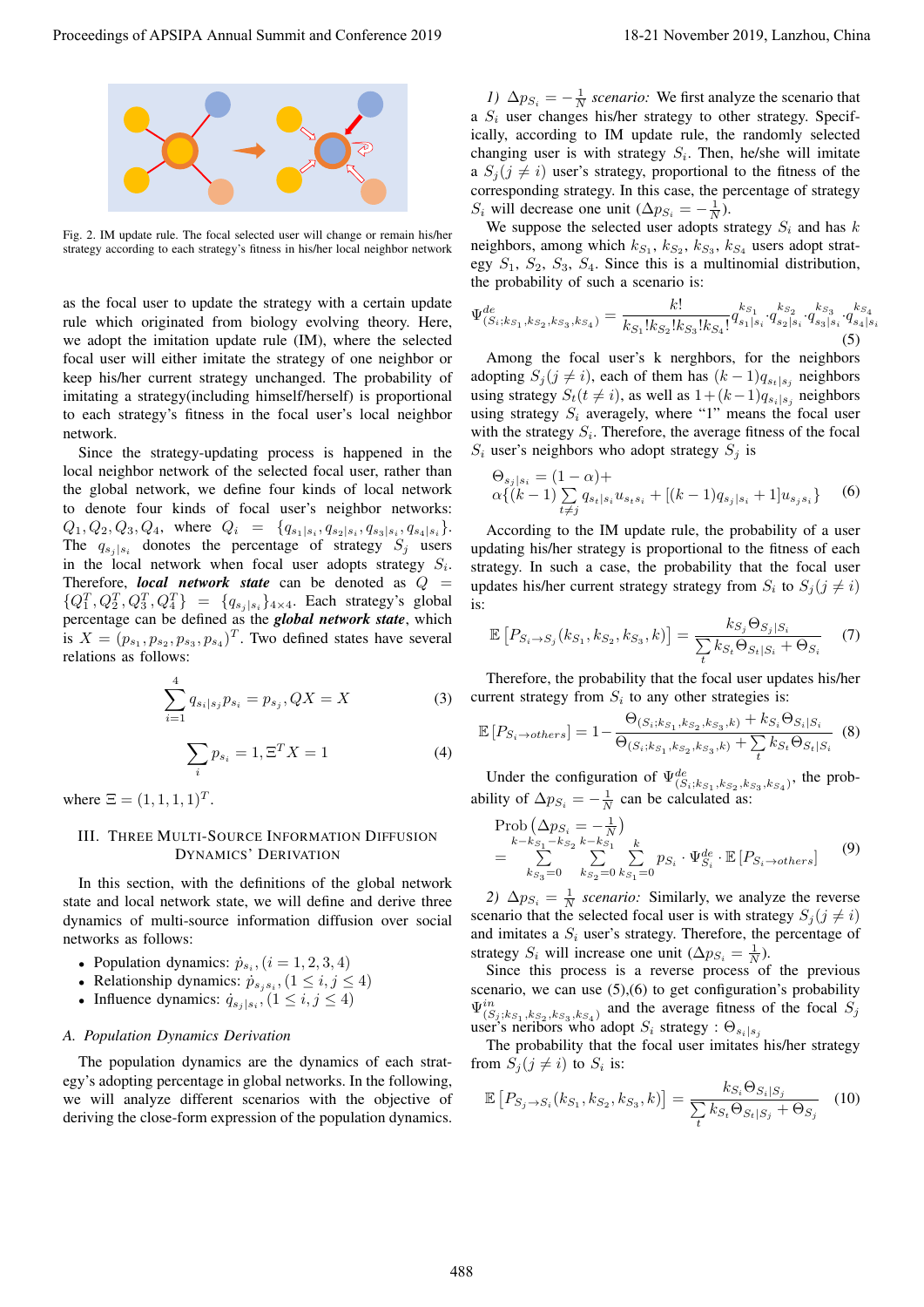Accordingly, the probability that the focal user updates his/her current strategy from any other strategy to strategy  $S_i$ can be summarized as:

$$
\mathbb{E}\left[P_{other \to S_i}\right] = \frac{k_{S_i}\Theta_{S_i|S_j}}{\Theta_{(S_j;k_{S_1},k_{S_2},k_{S_3},k)} + \sum_{t} k_{S_t}\Theta_{S_t|S_j}}
$$
(11)

Under the configuration of  $\Psi_{(S_j;k_{S_1},k_{S_2},k_{S_3},k_{S_4})}^{in}$ , the probability of  $\Delta p_{S_i} = \frac{1}{N}$  can be calculated as:

Prob 
$$
(\Delta p_{S_i} = \frac{1}{N})
$$
  
\n
$$
= \sum_{j,j\neq i} \sum_{k=s_3=0}^{k-k_{S_1}-k_{S_2}} \sum_{k=s_2=0}^{k} \sum_{k_{S_1}=0}^{k} p_{s_j} \cdot \Psi_{S_j}^{in} \cdot \mathbb{E}[P_{other \to S_i}]
$$
\n(12)

Combining (9) and (12), we have the probability of  $p_{s_i}$ increase  $\frac{1}{N}$  and decrease  $\frac{1}{N}$ , respectively. Therefore, the expected variation of  $p_{s_i}$  can be calcultaed per unit time, which is defined as the dynamic of  $p_{s_i}$ :

$$
\dot{p}_{s_i} = \frac{1}{N} \text{Prob}\left(\Delta p_{S_i} = \frac{1}{N}\right) - \frac{1}{N} \text{Prob}\left(\Delta p_{S_i} = -\frac{1}{N}\right) \tag{13}
$$

As we have analyzed, the unkown variable in (13) is only local network state  $q_{s_i|s_i}$ , which will be caculated in the following contents.

#### *B. Relationship Dynamics Derivation*

The relationship dynamics  $\dot{p}_{s_i s_j}$ ,  $(1 \leq i, j \leq 4)$  are the dynamics of global edge states and suggest the dynamics of relationship among users, which have relations:  $\sum$  $\sum_{1 \le i,j \le 4} \dot{p}_{s_i s_j} = 0.$ The  $p_{s_i s_j}$  denotes the percentage of the directed edge linking from a  $S_i$  user to a  $S_i$  user, which means, in our following analysis,  $\dot{p}_{s_i s_i}$  only include the scenario that the  $S_i$  node changes, rather than the  $S_i$  node changes, on account of avoiding a repeat caculation. And we have relations as follows: Proceeding of APSIPA Annual Summit at Co-Co-co-2019 18-21<br>
Make comes measure from the first transport of the first transport of the set of the set of the set of the set of the set of the set of the set of the set of the

$$
q_{s_i|s_j}p_{s_j} = q_{s_j|s_i}p_{s_i}, p_{s_i|s_j} = p_{s_j|s_i} \tag{14}
$$

After analyzing, there are two scenarios that change  $p_{s_i s_i}$ .

• Scenario 1:  $i \neq j$  condition

There are also two sub-scenarios in  $i \neq j$  condition. When the randomly selected user adopts strategy  $S_j$  and then choose a  $S_l(l \neq j)$  neighbor to imitate the strategy, the edge state  $p_{s_i s_j}$ decreases for one unit. The probability is:

$$
P_{s_i s_j}^{D_A} = p_{s_j} \cdot \sum_{l \neq j} q_{s_l | s_j} (k-1) q_{s_i | s_l} \tag{15}
$$

On the contrary, when we first choose a  $S_l(l \neq j)$  user, then choose a neighbor adopting strategy  $S_i$ , the edge state  $p_{s_i s_j}$ increases for one unit, whose probability is:

$$
P_{s_i s_j}^{I_A} = \sum_{l \neq j} p_{s_l} q_{s_j|s_l} (k-1) q_{s_i|s_j} + p_{s_i} q_{s_j|s_i} \qquad (16)
$$

In such case, with the help of above analysis and relations in (14), the relationship dynamic can be calculated as:

$$
\dot{p}_{s_i s_j}^A = \frac{N P_{s_i s_j}^{I_A} - N P_{s_i s_j}^{D_A}}{N k / 2}
$$
\n
$$
= \frac{2}{k} \left[ (k - 1) p_{s_j} \sum_l q_{i|l} q_{l|j} - k q_{i|j} \right]
$$
\n(17)

• Scenario 2:  $i = j$  condition

When we first choose a  $S_i$  user, then choose a neighbor adopting  $S_l(l \neq i)$  for reproduction, the edge state  $p_{s_i s_j}$ decreases for one unit. The probability is:

$$
P_{s_i s_j}^{D_B} = p_{s_i} \sum_{l \neq i} q_{s_l | s_i} \left[ (k-1) q_{s_i | s_l} + 1 \right] \tag{18}
$$

In the reverse scenario, we first choose a  $S_l(l \neq i)$  user as focal user, then choose a  $S_i$  neighbor for reproduction. Accordingly, the edge state  $p_{s_i s_j}$  increases for one unit, whose probability is:

$$
P_{s_i s_j}^{I_B} = p_{s_i} q_{s_i|s_i} (k-1) \sum_{l \neq i} q_{s_l|s_i}
$$
 (19)

Similarly, the relationship dynamic of this scenario can be calculated as:

$$
\dot{p}_{s_i s_j}^B = \frac{N P_{s_i s_j}^{I_B} - N P_{s_i s_j}^{D_B}}{N k / 2}
$$
\n
$$
= \frac{2}{k} \left[ (k - 1) p_{s_j} \sum_l q_{i|l} q_{l|j} - k q_{i|j} + 1 \right]
$$
\n(20)

As we can see, the relationship dynamics only have one unkown variable, local network state  $q_{s_i|s_i}$ , as same as the population dynanmic.

## *C. Influence Dynamics Derivation*

The influence dynamics denote the dynamics of local network states and suggest the influence of one user on his/her neighbors. For instance,  $\dot{q}_{s_i|s_i} \rightarrow 1$  means most neighbors of the focal users tend to choose the same strategy as the focal user  $S_i$ , indicating the focal user has a large influence.

However, due to the weak selection, global frequencies change at a rate of order  $\alpha$ , greatly lower than the local frequencies, which change at a rate of 1. Therefore, we can regard the global network state as constant and derive the dynamics of the local network as follows:

$$
\dot{q}_{i|j} = \frac{\dot{p}_{s_i s_j}}{\dot{p}_{s_j}} = \frac{\dot{p}_{s_i s_j}}{p_{s_j}} + o(\alpha)
$$
\n
$$
= \frac{2}{k} \left[ (k-1) p_i \sum_l q_{s_i|s_l} q_{s_l|s_i} - k q_{s_i|s_i} + \delta_{ij} \right] + o(\alpha)
$$
\n(21)

At the same time, when  $\dot{q}_{s_i|s_j} = 0$ , we can obtaion the temporarily steady local network state  $q_{s_i|s_j}^*$ , which is<br>the only unkown variable  $q_{s_i}$  in *Population Dynamics* and the only unkown varable  $q_{s_i|s_j}$  in *Population Dynamics* and *Relationship Dynamics*. According to  $\dot{q}_{s_i|s_i} = 0$  condition, we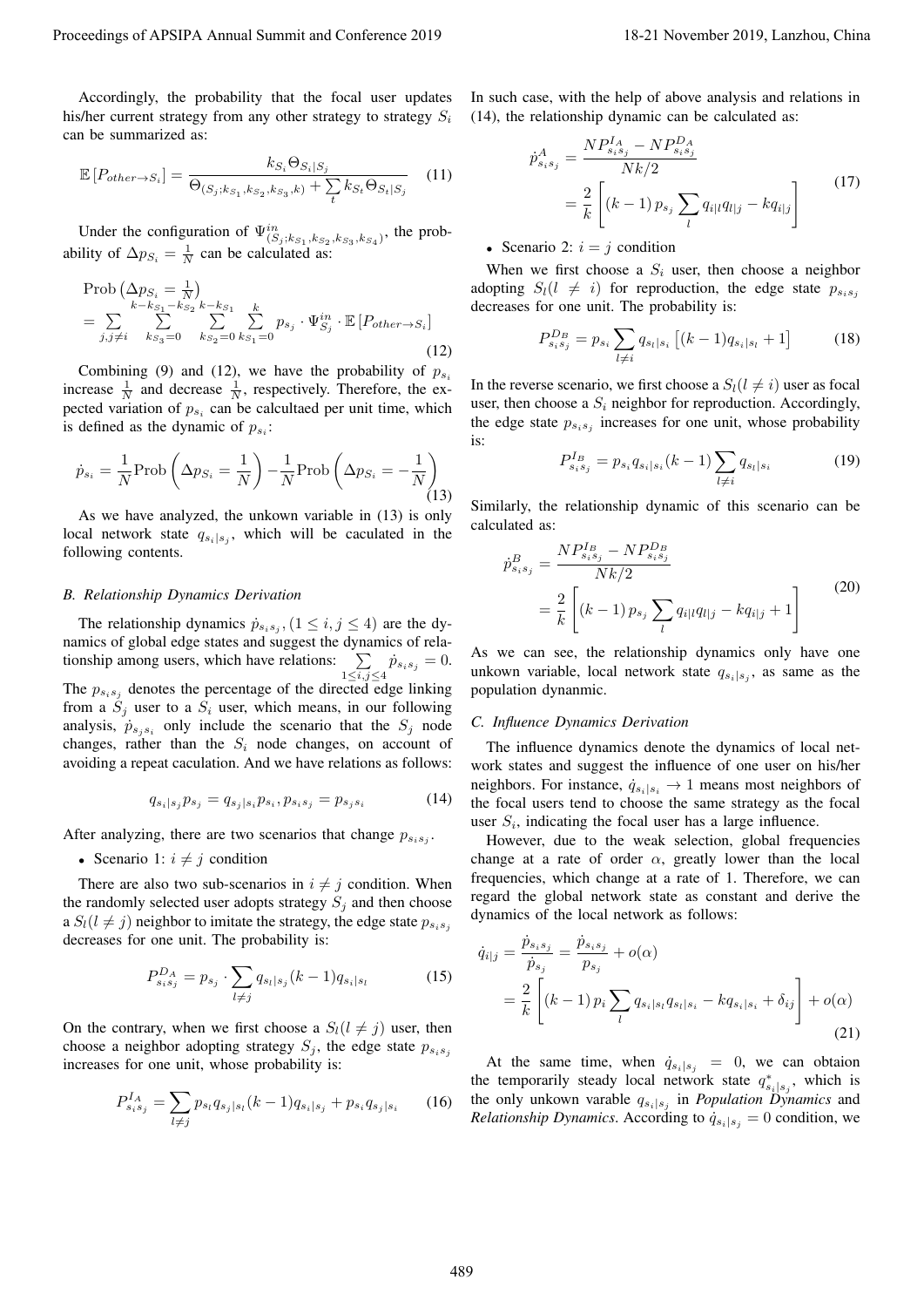

Fig. 3. Verification simulation flow chart

can have the equation as follows:

$$
I + (k - 1)Q^2 - kQ = 0
$$
 (22)

where I is the identity matrix. When we take  $QX = X$  and  $\Xi^T X = 1$  into consideration,  $(X \Xi^T) X = X, X I = X$ . Therefore, local state  $Q(i.e., \{q_{s_i|s_j}\}_{4\times4})$  can be a linear expression of  $X\Xi^T$  and X. After substituting it into (22), we can obtain the unique non-trivial solution, which is as follows:

$$
Q = \frac{k-2}{k-1} X \Xi^T + \frac{1}{k-1} I
$$
 (23)

 $k - 1$   $k - 1$ <br>Hence, after substituting the temporarily steady local network state  $q_{s_i|s_j} = \frac{(k-2)p_{s_i} + \delta_{ij}}{k-1}$  into the population dynamic<br>expression and make use of the weak selection  $(\alpha \ll 1)$ expression and make use of the weak selection( $\alpha \ll 1$ ), we can simplify the close-form expression of population dynamics:

$$
\dot{p}_{s_i} = \alpha' p_{s_i} \cdot \sum_j p_{s_j} \left[ \Delta_{ij} - (k^2 + k - 6) \sum_i p_{s_i} u_{ji} \right]
$$
 (24)

where

$$
\begin{cases} \Delta_{ij} = (k+3)u_{ii} + (k^2 - k - 2)u_{ij} - 3u_{ji} - (k+3)u_{jj}, \\ \alpha' = \alpha \frac{k(k-2)}{(k+1)^2(k-1)}. \end{cases}
$$
 (25)

#### IV. EXPERIMENTS

In this section, several experiments are conducted to verify the theoretical derivation of the multi-source information diffusion dynamics and demonstrate the model's effectiveness of real-world's applications.

# *A. Synthetic Networks and Real-World Networks*

The information diffusion is a process with large randomness but might be deterministic in statistical principle. Accordingly, we use the Monte-Carlo algorithm that relies on numerous repeated random sampling to investigate the underlying principles. In this paper, the experiments are conducted by simulating the fitness calculation and strategy update processes step-by-step. There are three loops ensuring that we can obtain statistically general conclusion and smooth curves. The simulation flow chart can be illustrated as follows:

Specifically, in each experiment, the network structure is re-generated for 20 times and the simulation experiments are conducted in the same network for 32 times. In each run,

the fitness calculation and strategy update processes have 400 iterations, ensuring the experiment has a sufficient time span. The network size is set to 2000 users and the average degree is set to 20. The intensity of selection  $\alpha$  is set as 0.01, i.e., weak selection. The initial percentage of each strategy is set as  $\{0.1, 0.2, 0.3, 0.4\}$  and the payoff matrix is randomly set as:

$$
U_{4\times4} = \begin{bmatrix} 0.4 & 0.48 & 0.48 & 0.64 \\ 0.48 & 0.24 & 0.64 & 0.32 \\ 0.48 & 0.64 & 0.24 & 0.32 \\ 0.64 & 0.32 & 0.32 & 0.2 \end{bmatrix}
$$
 (26)

Moreover, we extensively develop the experiments in the random regular network, Erdös Rényi (ER) random networks and Barabási-Albert (BA) scale-free networks (the specific methods are referred to [17]) to prevent the false results based on one particular realization of a specific network type. We compare the model-based predictions and the simulation results in these three synthetic networks, as we can see in Fig.4. In Fig.4 (c), the gap for Barabási-Albert (BA) scalefree network is due to the neglected dependence between the global network state and the network degree, which is analyzed in [17] spercifically.

In the experiment of the real-world network, we choose the Facebook dataset in [25], which contains totally 4039 users and 88234 relations, and the average degree is about 40. Fig.5 shows the experiment results in theoretical prediction and Monte-Carlo simulation. It can be seen that the simulation results match well with the theoretical results, which verify the correctness and effectiveness of the model.



Fig. 5. Simulation results for real-world Facebook network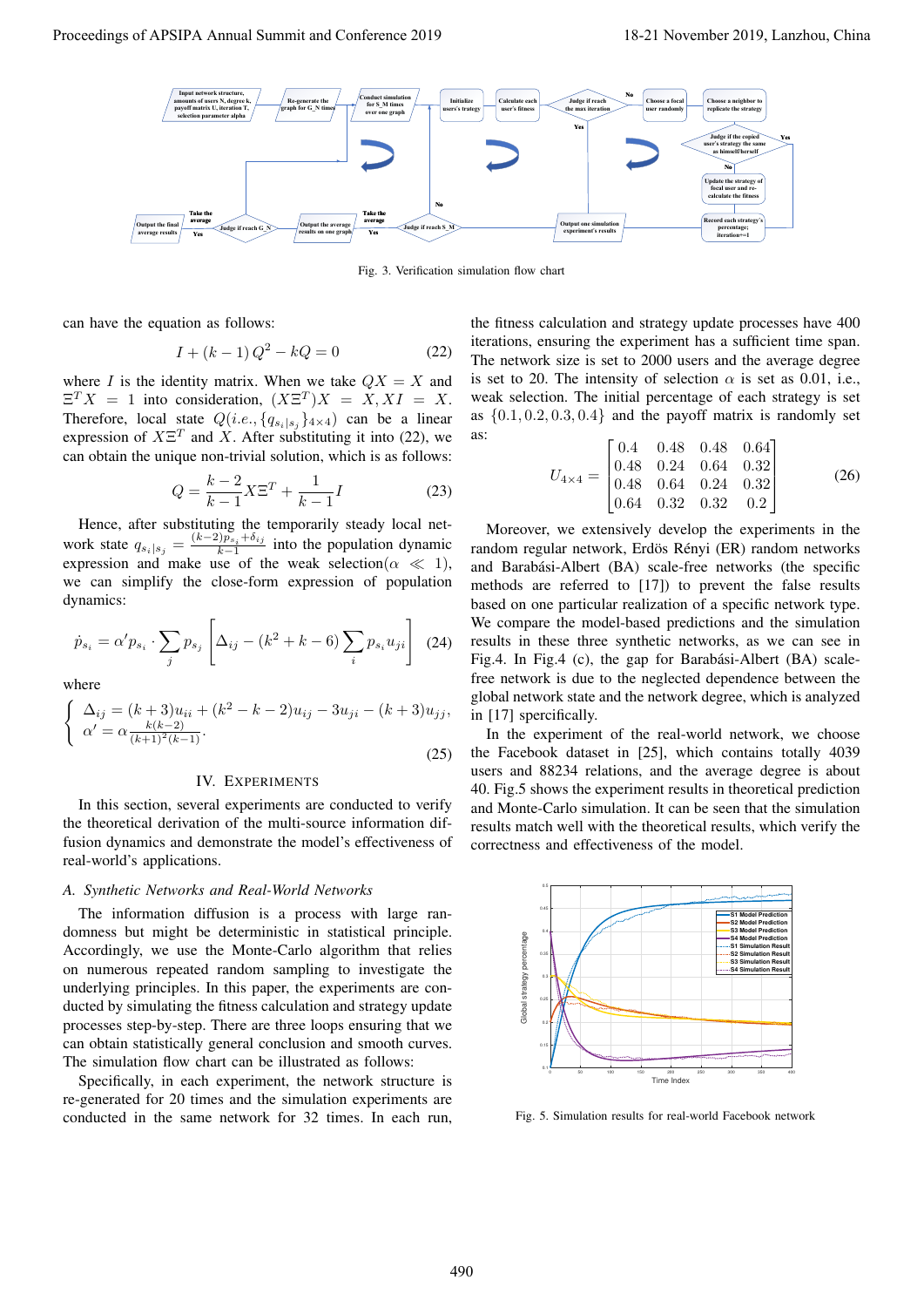

Fig. 4. Simulation results for synthetic networks

## *B. Sina Weibo Real-World Data Experiment*

In the above experiments, the users' payoff matrix is first set up, then the experiments of information diffusion over different networks are conducted. In this part, we consider a reverse process, which means that we use the crawled Sina Weibo (a popular Twitter-like social network) users' forwarding data to learn the parameters, e.g., payoff matrixes. Accordingly, we can use these learned parameters to predict the real-world diffusion process.

Specifically, in each iteration, we substitute the temporary parameters into the model to make a estimation, which is a 4\*400 matrix (four strategies and 400 units of diffusion time). Therefore, the  $F - norm$  of the absolute value matrix of the gap between estimated diffusion matrix and real-data diffusion matrix can be used as a reverse parametric adjustment quantized value for error function of learning algorithm. The parameters' training loss curve can be illustrated as follows:



Fig. 6. The parameters' training loss curve

We choose two pairs of popular correlated Weibo hashtags for experiments. The first pair is "Canada arrests Huawei's global CFO Wanzhou Meng" and "Canada former diplomatist Michael Kovrig is in detention according to the Chinese government". They have arisen large attentions in Weibo social network and became Weibo's "hot search" breaking news at the same time since two hashtags are strongly relevant. Chinese people called it "It is impolite not to reciprocate" and most of them tend to forward these two hashtags together.

The second pair is "Notre-Dame de Paris caught fire" and "Famous French game company Ubisoft announced a  $\epsilon$ 500000 donation and a free download for the popular game Assassin's Creed Unity". The donation is for rebuilding and

the game appears proportionally 1:1 with the Cathedral's realworld counterpart, which may be the most sweeping and detailed buildings to ever appear in the game. They also mitivate the diffusion process each other, since different fileds of people (art & game) can communicate freely.

Four strategies are defined as the same as (1), and the learned parameters and final F-norm loss results are as follows:







(b) "Notre-Dame de Paris caught fire"correlated information

Fig. 7. Comparisons between the model prediction and the real-world Weibo users' forwarding data

As we can see, the model's prediction curve matches well with the real-world information diffusion process. It means that by using only 18 parameters, our theoretical model can fit the real information diffusion process well. The mechanism of decision-making and users' interactions are modeled, and the relations of multi-source information are hidden in the payoff matrix, with which we can make the desired prediction.

Finally, we conduct another experiment to verify model's prediction performance. An effective prediction means that we can estimate future data from the past. Accordingly, we limit the proportion of the training dataset and use the